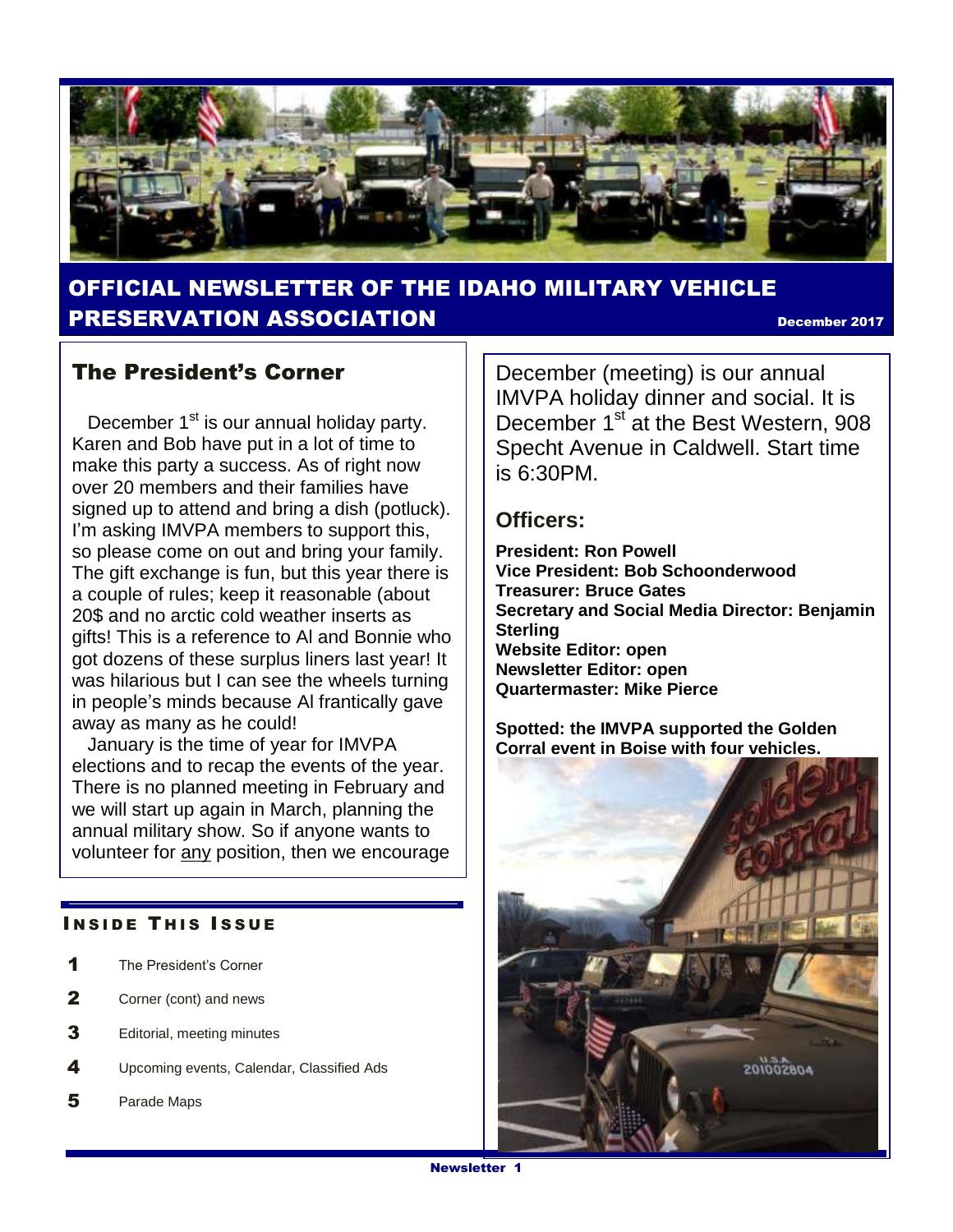you to do so.

 We have created a new officer position, and it's called the "Quartermaster". Ok I admit I borrowed this idea from the Utah Military Vehicle Club UMVC. Mike P, who graciously volunteered for this, will keep track of our shirts, supplies, and orders and assist us with making those items available to members on a more routine basis.

 Finally, let me address the IMVPAs Fire Truck. This was donated to the IMVPA by our WW2 member Dick B, and we have done nothing with it for several years I'm told. I believe it's time for a decision (and disposition) on this. The decision will be made this Spring, and any members who care to weigh in on the process will have time to do so. At the November meeting we covered the options. They are: 1. Preserve it and display it for the IMVPA; 2. Part it out; 3. Sell it as is; 4. Donate it.

 Right now we are concerned with what to do with it and how to value it. Anyone who wants **input** into this **decision making process** must contact me or attend the meeting. The decision point is far enough away that members who are involved in the IMVPA can and will get their voices heard.

### -Ron

#### $\frac{1}{2}$

### **Meetings:**

**December Holiday Party**: This is December 1<sup>st</sup>, Friday night at the Best Western, 908 Specht Avenue Caldwell. Arrive at 6:30, Dinner at 7:00PM. Bring the family. Dinner is potluck so bring a dish. Sign up is with Karen. Bring a gift to participate in the gift exchange.

**January Meeting**: Bruce Gates Towing in Nampa. We will be discussing the Annual Military Show, fire truck, and having elections! **February: no meeting but your annual dues are uh, well they are due.**

**March Military Show Planning**: Bruce Gates Towing in Nampa. Agenda is to discuss the Annual Military Show and fire truck.

# **It was in the news**

**- Well its official.** Per the letter signed by the Idaho DMV, **military vehicles newer than 1967 will not receive a title even with a form 97**. If you already have a title then you are okay**.** 

-The USMC celebrated its 242<sup>nd</sup> birthday in November.

-In 1777 General George Washington defeated the British, led by General Lord Charles Cornwallis. (I wonder how many of our members were there?.-ed)

 - **Wanted**: your newsletter articles, pictures, or editorials. Send them to Ron.

- Benjamin S has created a postcard which will be mailed out to members as a reminder to pay your annual dues. Thanks Ben! - The IMVPA is alive and well on Facebook! Go check it out and like the page.

#### **- American Legion Food Convoy Nov18th.**

Mike P and Ron P led the food convoy from the Red Lion in Boise to the State Veterans home with their M38s. Each year volunteers donate and unload food there, and the home responds with a nice brunch. There were dozens of volunteers there to help, and the energy and excitement of the event was great!

#### **About the Golden Corral event.**

 This year we changed things up a bit and added the Golden Corral in Boise to our lineup. Four members attended and we had a great time at the Boise Location. Vets and their families lined up around the block to get in. I lost count of the vets who came by to visit with us and tell us their war stories. Members who attended in Boise were Mike P with the M38, Ron with the M38A1, Don W with Karen's GPW, and Ben S with the HMMWV.

 In Nampa Bruce and Roy attended that event.

**Saturday morning Breakfast is December 2 nd at the Caldwell airport 9AM**.If weather is nice then members plan to bring their vehicles. RSVP with Bruce so we get a big table. 6 members signed up to go so far!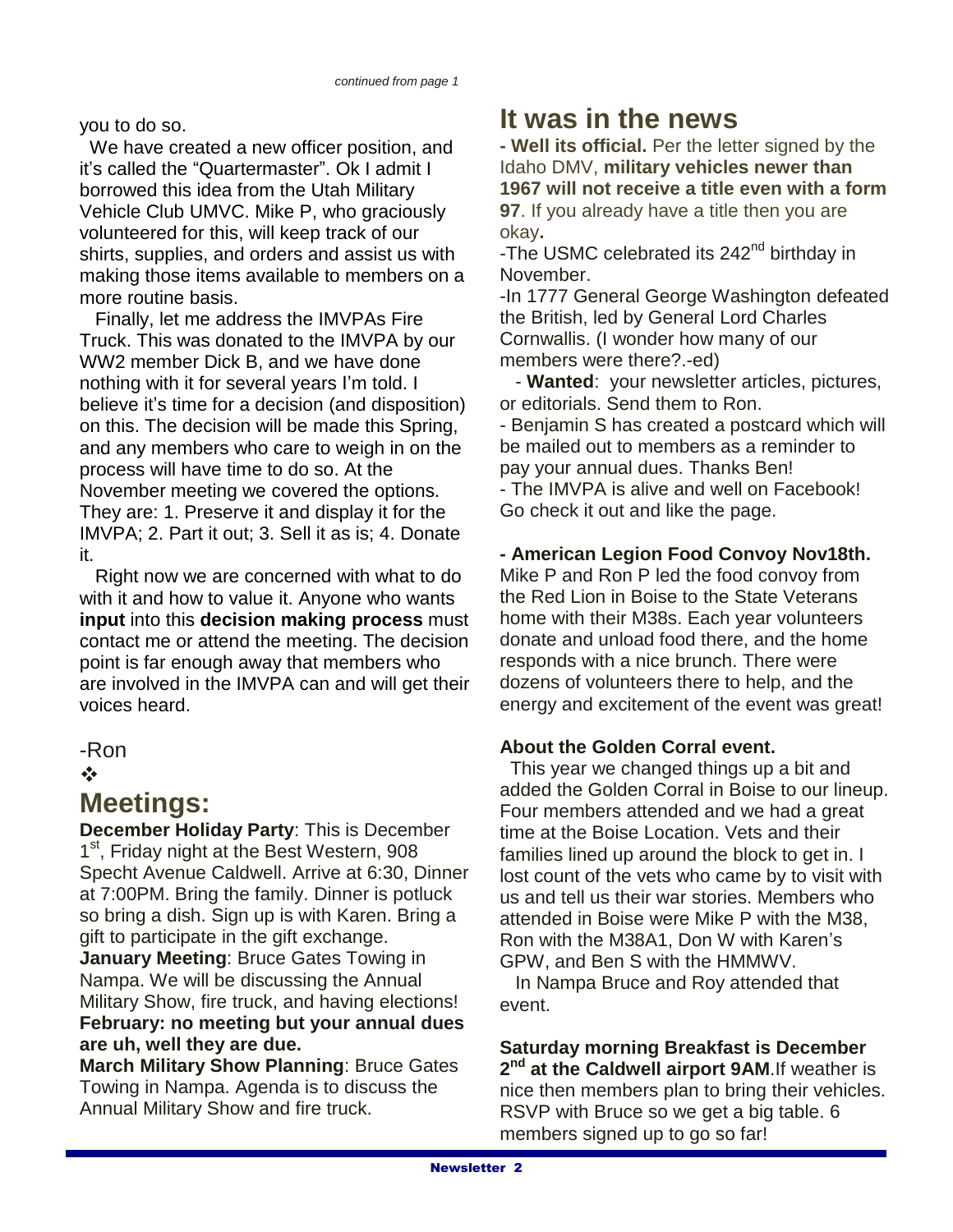# **Gowen Thunder Air Show 2017 by Ron P**



**Up to 65000** people converged on Gowen Field for the Gowen Thunder Air Show. Its been a few years since they had one and this one was magnificent! The weather was beautiful and the IMVPA had a great display front and center of the action. Members brought over a dozen vehicles and pieces of equipment. We could not have asked for better exposure for the IMVPA.

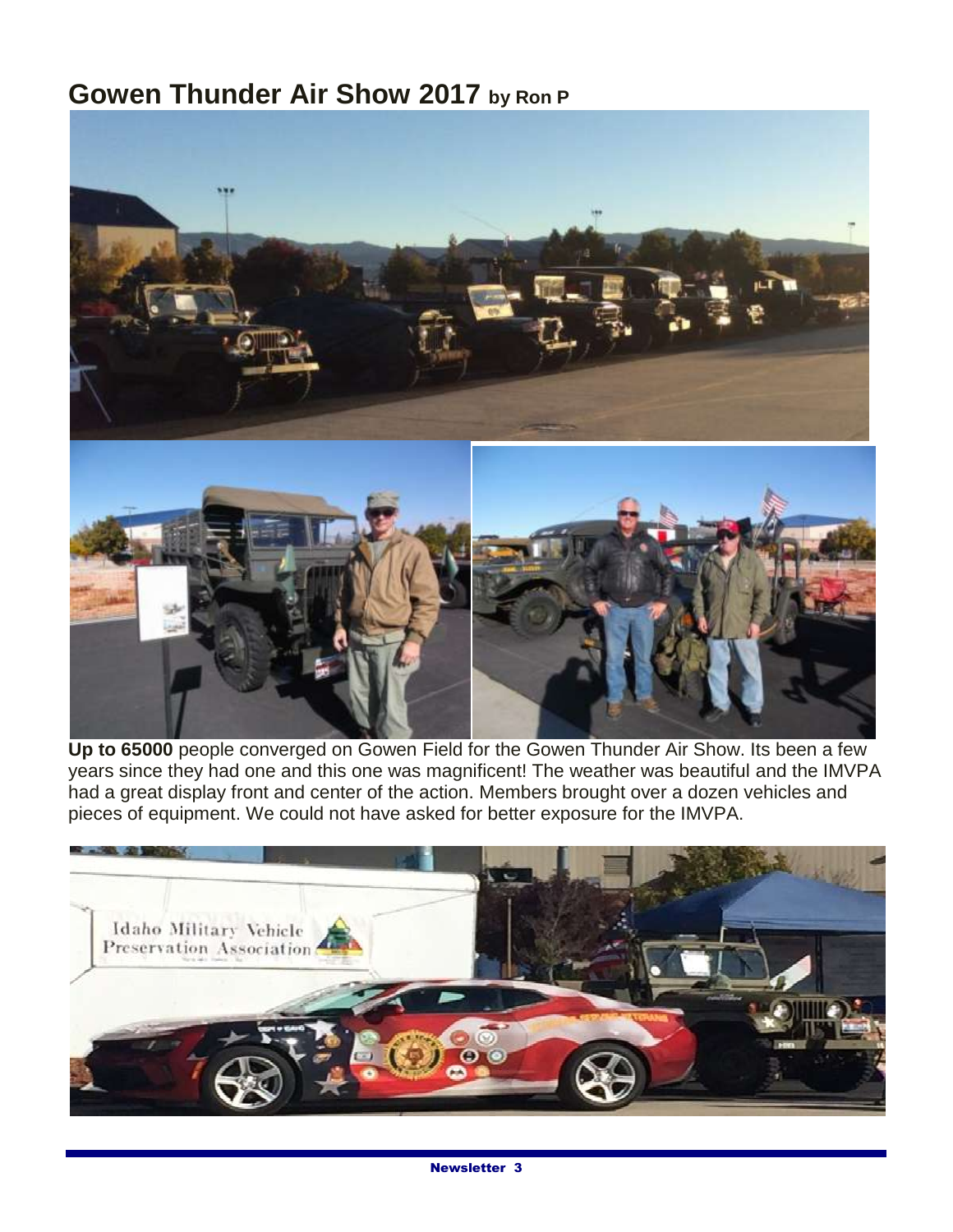# **Garry's Automotive Nov 10th 2017 by Don W**



The Garry's Auto Event was held in the rain this year. We had 5 vehicles there and yes we got soaked! They serviced 60 vehicles (for free) and served lots of food. Ron's dog got the wet award. He bravely stayed in the back of Ron's Jeep the whole time. We rotated through the warm serving and dining area. We arrived about 2pm and stayed until 7:15. A good/wet time was had by all!



.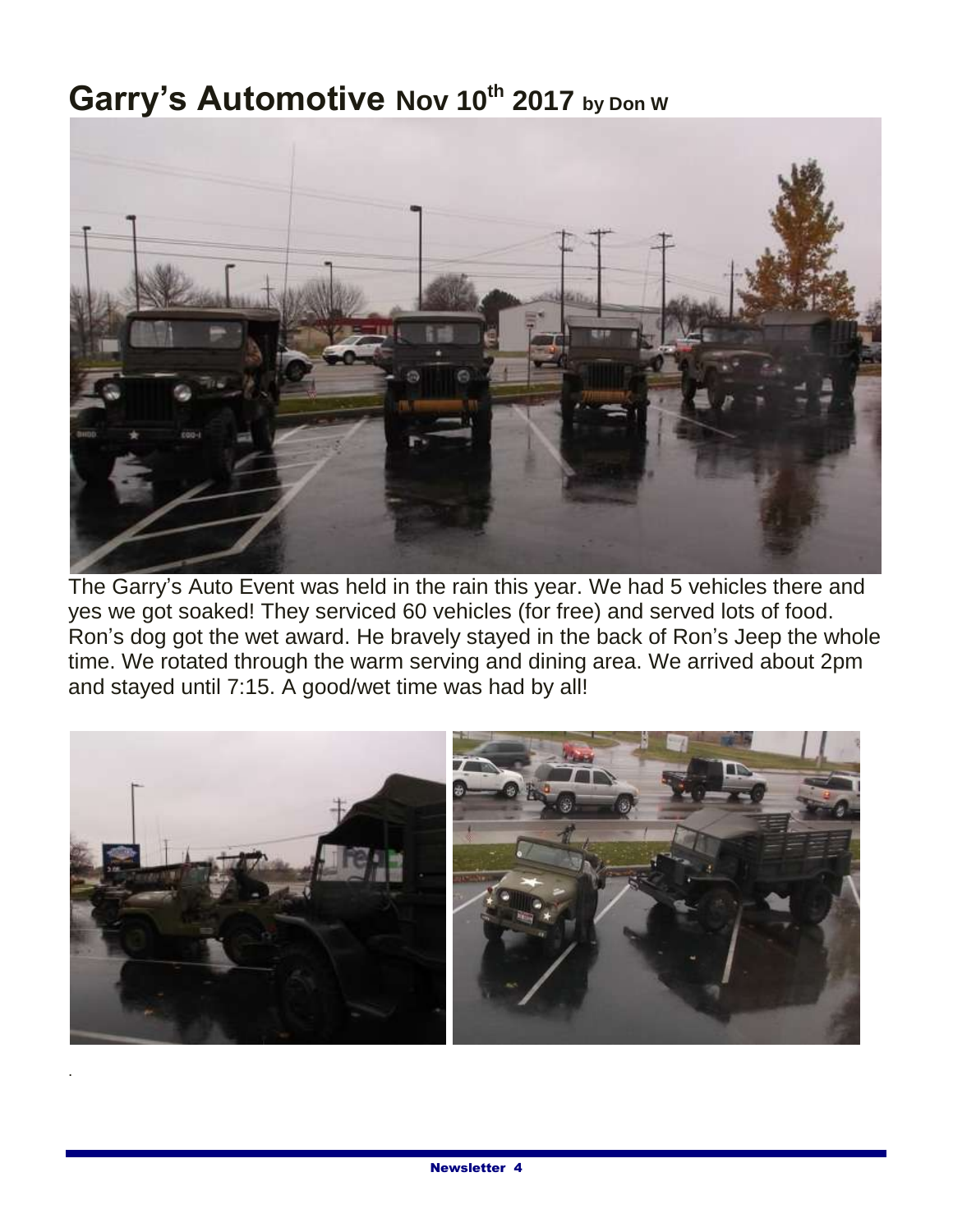Meeting Minutes, Nov 7, 2017 by Benjamin Sterling, Secretary/Social Media Director.

The regular meeting of the IMVPA was called to order at 1908hrs on November 7, 2017 at Gates Towing by Ron Powell. Present: Bob Schoonderwood- VP, Bruce Gates- Treasurer, Benjamin Sterling- Secretary, and members. The minutes of the previous meeting were unanimously approved as distributed.

Past Events were discussed, sustains, and improves: Veterans Day Parade, Gowen Thunder air show, Toys for tots kick off.

New Business: Motion was voted and approved for 4 new banners for IMVPA to display during parade's. Don W. Is going to see if he can get them made for minimum to no cost through HP. If not funds not to exceed \$400 was voted and approved. Garry's Automotive static is next event. Nov. 10th POC Don W. //Golden Corral Nov. 13th in Nampa and Boise 3-6pm //December Christmas Party December 1st, Potluck style, at Best Western in Caldwell.

Discussion on what to do with the donated fire truck. A course of action list was distributed. There was discussion and another COA was added by Don W.

Agenda for Next Meeting: January events, Election. The next general meeting will be at 1900hrs on January 2, 2018, in Nampa at Gates Towing. Minutes submitted by: Benjamin Sterling Approved by the President.

# **UPCOMING EVENTS Idahomvpa.org**

**IMVPA Holiday Party. December 1st .** 6:30PM gathering time, Potluck dinner at 7PM. Location is at the Best Western Hotel, 908 Specht Avenue in Caldwell. This is the same location as last year. Karen W is the POC so let her know what dish you are bringing. RSVP to [confessor31@yahoo.com.](mailto:confessor31@yahoo.com) Keeping food allergies in mind, please label your dish and avoid shellfish, peanuts, etc. We will have a white elephant gift exchange. Please keep it military and limit it to 20\$ or less.

# **LOCAL CLASSIFIED ADS**

**Wanted**: Nick Wilson from England is looking for a headlight bracket for a GPA. If anyone knows of one, please get hold of Bruce Gates who will relay the information. **Wanted**: CJ3B windshield. Call Justin at 208-863-5901

**Wanted**: M100 Pintle ring for trailer. Interested in what you have. Call Mike 208-891- 2108.

**Wanted:** M38A1 top bows and antennae mount. For Sale or parting out; M38A1C parts rig, picked pretty clean, asking \$550. Ron at rondoin\_98@hotmail.com **For Sale**: extensive list of MB, M38 and M38A1 parts. Randy at rdrake@cableone.net **For Sale:** nice M101a <sup>3</sup>/<sub>4</sub> ton cargo trailer, new bows, nicely appointed for camping in but looks original. Has a top and spare tire. In storage in Hailey Idaho. Asking 1250. Contact julsdallago@gmail.com

**For Sale:** beautiful and complete 1943 ¾ ton WC57; European return, 100% restored, full radios and winch, 4 wheel disk brake conversion. Asking 42k OBO. Call Fred 208-908-7966.